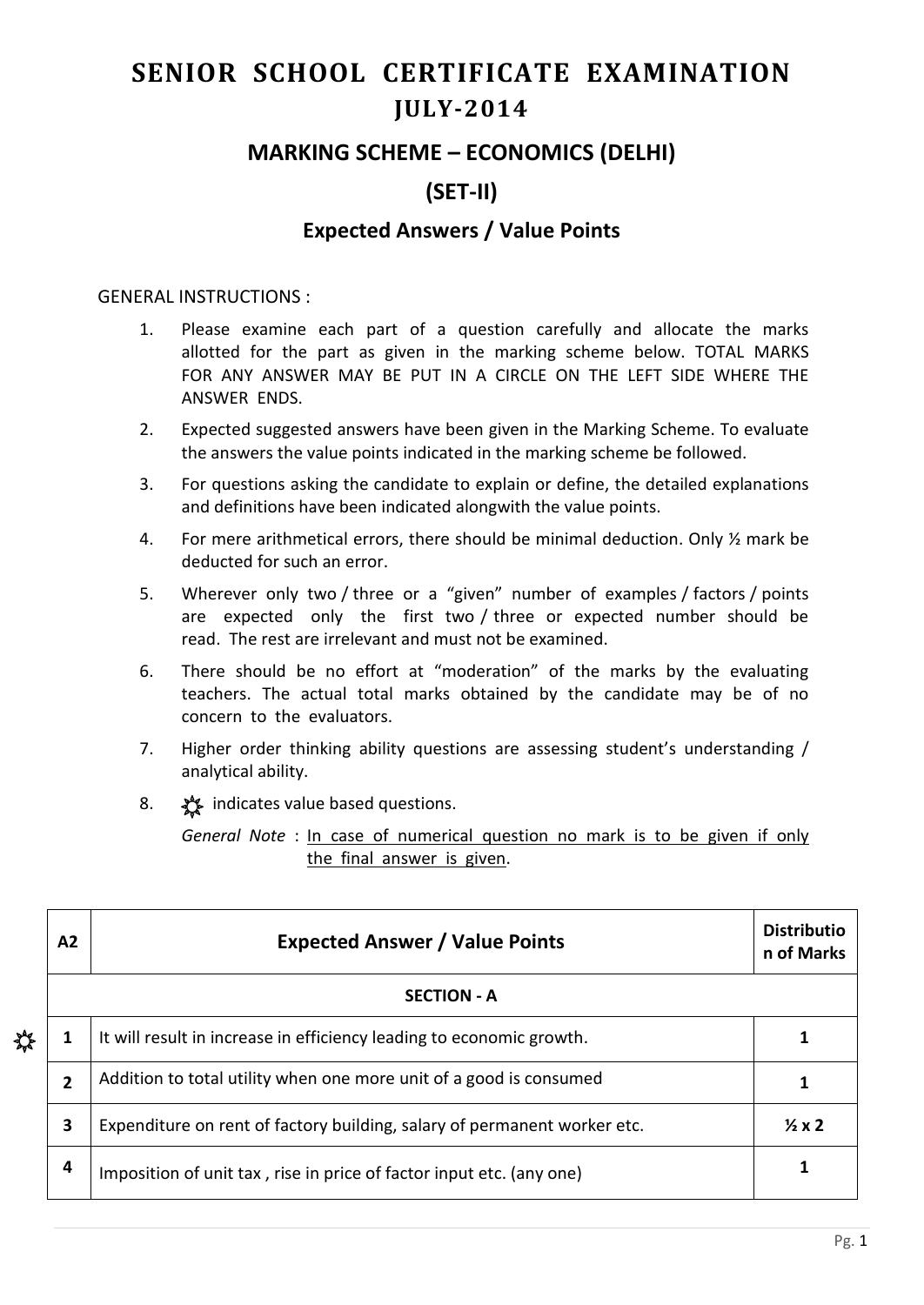| 5                       | As TFC is fixed, increase in output results in fall in AFC.                                                                                     |                                              |                     |            |                                                                                           | $\mathbf{1}$    |  |  |
|-------------------------|-------------------------------------------------------------------------------------------------------------------------------------------------|----------------------------------------------|---------------------|------------|-------------------------------------------------------------------------------------------|-----------------|--|--|
| $6\phantom{1}$          | When price of A rises, B becomes relatively cheaper. So it is substituted for A. Thus<br>demand for B will rise.                                |                                              |                     |            |                                                                                           |                 |  |  |
|                         | <b>OR</b><br>Causes of increase in demand :                                                                                                     |                                              |                     |            |                                                                                           |                 |  |  |
|                         | (i) Rise in price of substitute good.                                                                                                           |                                              |                     |            |                                                                                           |                 |  |  |
|                         | (ii) Fall in price of complementary good.                                                                                                       |                                              |                     |            |                                                                                           | $1\frac{1}{2}$  |  |  |
|                         |                                                                                                                                                 |                                              | (Brief Explanation) |            |                                                                                           | $1\frac{1}{2}$  |  |  |
|                         |                                                                                                                                                 |                                              |                     |            | (Any other relevant cause)                                                                |                 |  |  |
| $\overline{\mathbf{z}}$ |                                                                                                                                                 |                                              |                     |            | (i) Use of improved technology leads to fall in cost and thus rise in profits. Price      | $1\frac{1}{2}$  |  |  |
|                         |                                                                                                                                                 |                                              |                     |            | remaining unchanged, supply curve shifts to the right.                                    |                 |  |  |
|                         |                                                                                                                                                 |                                              |                     |            | (ii) Fall in prices of factor inputs reduces cost and thus raises profit. Price remaining | $1\frac{1}{2}$  |  |  |
|                         |                                                                                                                                                 | unchanged, supply curve shifts to the right. |                     |            |                                                                                           |                 |  |  |
|                         | (iii) Any other                                                                                                                                 |                                              |                     |            | (Any two)                                                                                 |                 |  |  |
|                         | Output                                                                                                                                          | <b>MC</b>                                    | <b>TVC</b>          | <b>AVC</b> |                                                                                           |                 |  |  |
| 8                       | 1                                                                                                                                               | 13                                           | 13                  | 13         |                                                                                           |                 |  |  |
|                         | 2                                                                                                                                               | 9                                            | 22                  | 11         |                                                                                           | $\frac{1}{2}x6$ |  |  |
|                         | 3                                                                                                                                               | 8                                            | 30                  | 10         |                                                                                           |                 |  |  |
|                         | 4                                                                                                                                               | 10                                           | 40                  | 10         |                                                                                           |                 |  |  |
|                         | 5                                                                                                                                               | 15                                           | 55                  | 11         |                                                                                           |                 |  |  |
|                         | 6                                                                                                                                               | 17                                           | 72                  | 12         |                                                                                           |                 |  |  |
| 9                       | Percentage Change in price = 10                                                                                                                 |                                              |                     |            |                                                                                           |                 |  |  |
|                         |                                                                                                                                                 |                                              |                     |            |                                                                                           | $\mathbf{1}$    |  |  |
|                         | Percentage change in supply $=\frac{30}{150} \times 100 = 20$                                                                                   |                                              |                     |            |                                                                                           |                 |  |  |
|                         | Es = $\frac{\% \ change \ in \ supply}{\% \ change \ in \ price}$                                                                               |                                              |                     |            |                                                                                           |                 |  |  |
|                         |                                                                                                                                                 |                                              |                     |            |                                                                                           | $\mathbf{1}$    |  |  |
|                         | $=$ $\frac{20}{}$<br>10                                                                                                                         |                                              |                     |            |                                                                                           |                 |  |  |
|                         | $= 2$                                                                                                                                           |                                              |                     |            |                                                                                           |                 |  |  |
|                         |                                                                                                                                                 |                                              |                     |            |                                                                                           | $\frac{1}{2}$   |  |  |
| 10                      | It arises because resources are scarce and have alternative uses. Since many goods                                                              |                                              |                     |            |                                                                                           |                 |  |  |
|                         | and services can be produced from these resources, the problem is that which of<br>these should be produced.                                    |                                              |                     |            |                                                                                           |                 |  |  |
|                         |                                                                                                                                                 |                                              |                     |            |                                                                                           |                 |  |  |
| 11                      | Main features of a perfectly competitive market :                                                                                               |                                              |                     |            |                                                                                           |                 |  |  |
|                         | (i) There are very large number of buyers and sellers                                                                                           |                                              |                     |            |                                                                                           | 1x4             |  |  |
|                         | (ii) The products are homogenous.                                                                                                               |                                              |                     |            |                                                                                           |                 |  |  |
|                         | (iii) There is free entry and exit of firms.                                                                                                    |                                              |                     |            |                                                                                           |                 |  |  |
|                         |                                                                                                                                                 |                                              |                     |            | (iv) Buyers and sellers have perfect knowledge of the market.                             |                 |  |  |
| 12                      |                                                                                                                                                 |                                              |                     |            | For the consumer to be in equilibrium, equilibrium condition to be fulfilled is:          |                 |  |  |
|                         |                                                                                                                                                 |                                              |                     |            |                                                                                           |                 |  |  |
|                         | $\frac{MUx}{Px} = \frac{MUy}{Py}$                                                                                                               |                                              |                     |            |                                                                                           |                 |  |  |
|                         |                                                                                                                                                 | Suppose the price of x falls, then           |                     |            |                                                                                           |                 |  |  |
|                         |                                                                                                                                                 |                                              |                     |            |                                                                                           |                 |  |  |
|                         | $\frac{MUx}{Px} > \frac{MUy}{Py}$                                                                                                               |                                              |                     |            |                                                                                           | 4               |  |  |
|                         |                                                                                                                                                 |                                              |                     |            |                                                                                           |                 |  |  |
|                         | Since per rupee $MUx$ is higher, the consumer will buy more of X.<br>Thus there is an inverse relationship between price and demand for a good. |                                              |                     |            |                                                                                           |                 |  |  |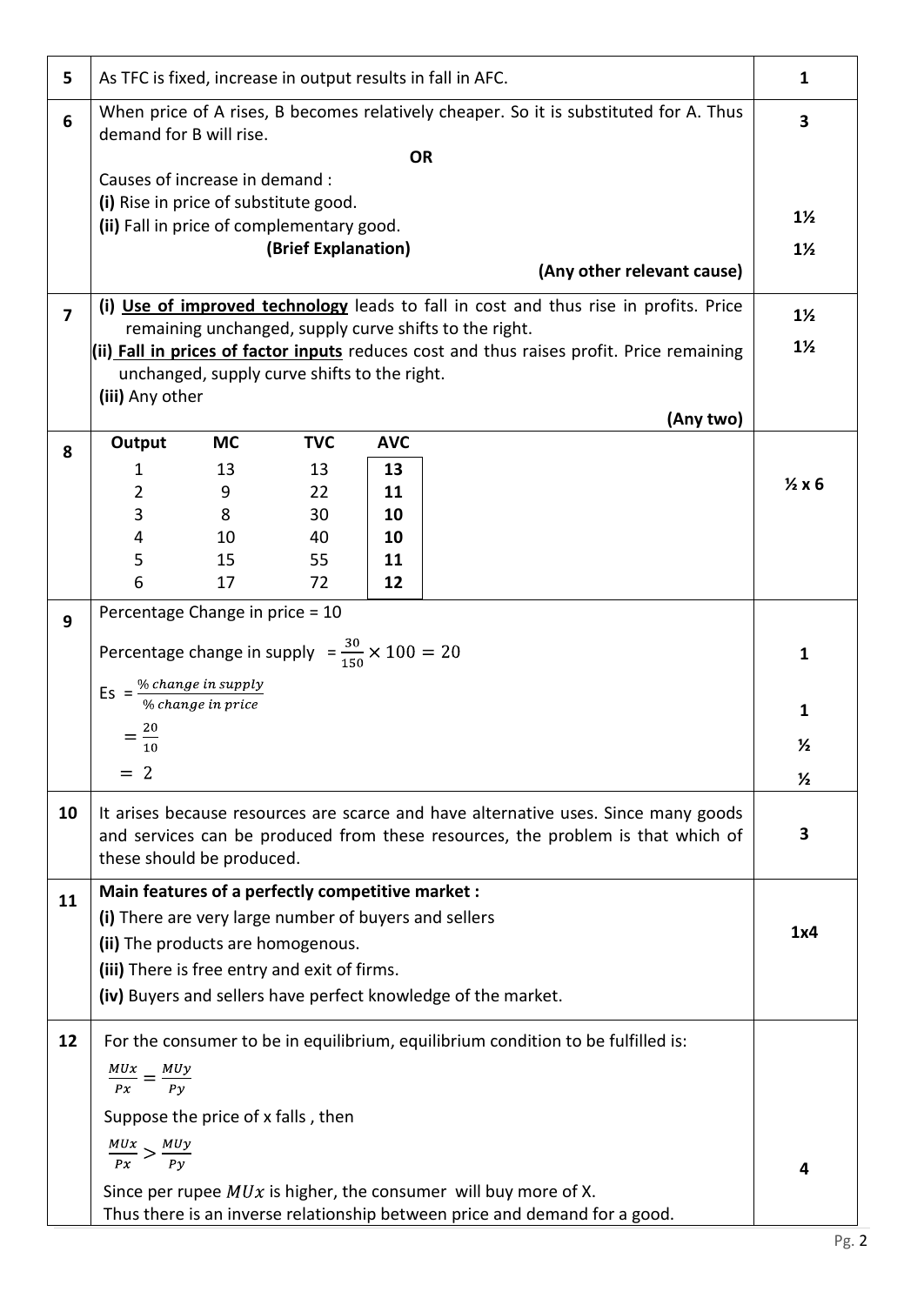| 13 | $e_d = \frac{P}{Q} \times \frac{\Delta Q}{\Delta P}$                                                                                                                                                                         | 1              |  |  |  |  |  |
|----|------------------------------------------------------------------------------------------------------------------------------------------------------------------------------------------------------------------------------|----------------|--|--|--|--|--|
|    | $-1.5 = \frac{10}{1500} \times \frac{\Delta Q}{2}$                                                                                                                                                                           | $1\frac{1}{2}$ |  |  |  |  |  |
|    | $\Delta Q = 450$ unit                                                                                                                                                                                                        | $\frac{1}{2}$  |  |  |  |  |  |
|    | Quantity demanded at Rs. 8 is $Q + \Delta Q = 1500 + 450 = 1950$ units                                                                                                                                                       |                |  |  |  |  |  |
|    | <b>OR</b>                                                                                                                                                                                                                    | 1              |  |  |  |  |  |
|    | A<br>bice<br>o<br>Quantity                                                                                                                                                                                                   |                |  |  |  |  |  |
|    | On a straight line downward sloping demand curve AB, price elasticity of demand at<br>point C                                                                                                                                |                |  |  |  |  |  |
|    | $E_d = \frac{Lower segment}{Upper segment}$                                                                                                                                                                                  | 4              |  |  |  |  |  |
|    | $=\frac{CB}{AC}$                                                                                                                                                                                                             |                |  |  |  |  |  |
| 14 | When at the given price of a commodity its quantity supplied is greater than its<br>quantity demanded then there is "excess supply" of this commodity.                                                                       | 1              |  |  |  |  |  |
|    | Rate<br>P<br>$\boldsymbol{\alpha}$<br>Quantity                                                                                                                                                                               | $\overline{2}$ |  |  |  |  |  |
|    | At price $OP1$ there excess supply equals to AB. This result in competition among<br>sellers. Price will falls as a result there will be expansion of demand and contraction<br>of supply as shown by arrows in the diagram. | 3              |  |  |  |  |  |
|    | These changes continue till price falls to OP at which quantity demanded and<br>supplied are equal to OQ.                                                                                                                    |                |  |  |  |  |  |
|    | <b>For the blind Candidates</b><br><b>Price</b><br><b>Demand</b>                                                                                                                                                             |                |  |  |  |  |  |
|    | <b>Supply</b><br>10<br>40<br>30<br>35<br>35<br>9<br>8<br>25<br>40<br>(Or any other schedule)                                                                                                                                 | $\overline{2}$ |  |  |  |  |  |
|    | At price $10/-$ there is excess supply equal to (40-30) = 10 units                                                                                                                                                           | 1              |  |  |  |  |  |
|    | Explanation (Same as given above)                                                                                                                                                                                            | 3              |  |  |  |  |  |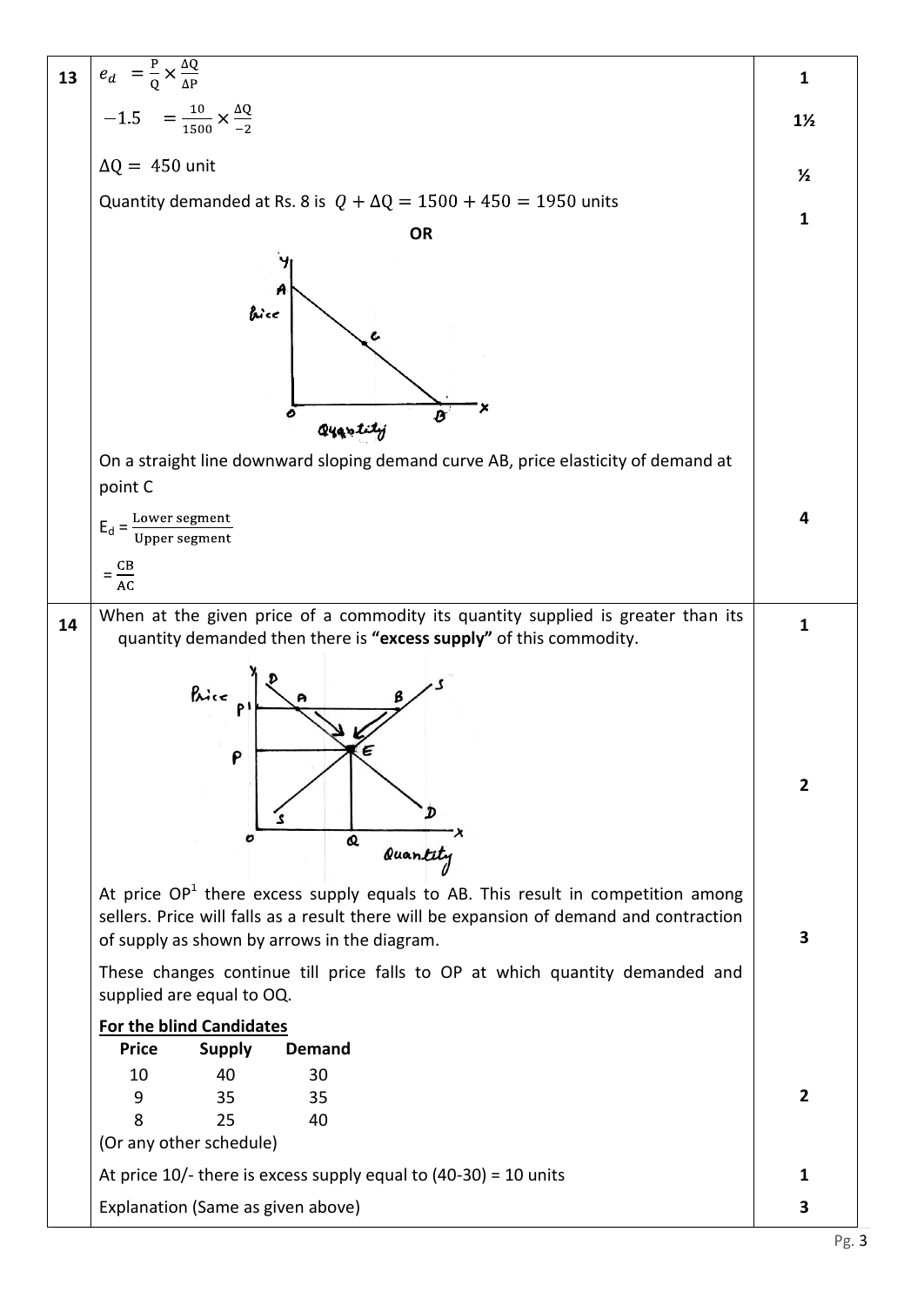| 15 | Output                                                                                                 | TR       | TC       | <b>MR</b> | <b>MC</b>           |                                                                                                                                                                                                                                                                 |                |
|----|--------------------------------------------------------------------------------------------------------|----------|----------|-----------|---------------------|-----------------------------------------------------------------------------------------------------------------------------------------------------------------------------------------------------------------------------------------------------------------|----------------|
|    | 1                                                                                                      | 6        | 7        | 6         | 7                   |                                                                                                                                                                                                                                                                 |                |
|    | 2                                                                                                      | 12       | 13       | 6         | 6                   |                                                                                                                                                                                                                                                                 | $\overline{2}$ |
|    | 3                                                                                                      | 18       | 18       | 6         | 5                   |                                                                                                                                                                                                                                                                 |                |
|    | $\overline{\mathbf{4}}$<br>5                                                                           | 24<br>30 | 24<br>31 | 6<br>6    | 6<br>$\overline{7}$ |                                                                                                                                                                                                                                                                 |                |
|    | The two conditions of producer's equilibrium are                                                       |          |          |           |                     |                                                                                                                                                                                                                                                                 |                |
|    | $(i) MC = MR$                                                                                          |          |          |           |                     |                                                                                                                                                                                                                                                                 | 1              |
|    |                                                                                                        |          |          |           |                     | (ii) Beyond the level of output at which MC = MR, MC must be greater than MR                                                                                                                                                                                    | 1              |
|    | equilibrium at 4 units of output.                                                                      |          |          |           |                     | Both these conditions are satisfied at 4 units of output, so the producer is in                                                                                                                                                                                 | $\overline{2}$ |
| 16 | Let the two goods the consumer consumes be X and Y.                                                    |          |          |           |                     |                                                                                                                                                                                                                                                                 |                |
|    | The two conditions of equilibrium are :                                                                |          |          |           |                     |                                                                                                                                                                                                                                                                 | 1              |
|    | (1) MRS = $\frac{P_x}{P_y}$                                                                            |          |          |           |                     |                                                                                                                                                                                                                                                                 |                |
|    | (2) MRS falls as more of X is consumed in place of Y.                                                  |          |          |           |                     |                                                                                                                                                                                                                                                                 | 1              |
|    | <b>Explanation:</b>                                                                                    |          |          |           |                     |                                                                                                                                                                                                                                                                 |                |
|    |                                                                                                        |          |          |           |                     | (1) Suppose MRS > $\frac{P_x}{P_v}$ i.e. consumer is not in equilibrium. It means that to obtain                                                                                                                                                                | 3              |
|    |                                                                                                        |          |          |           |                     | one more unit of X consumer is willing to sacrifice more units of Y as compared<br>to what is required in the market. The consumer buys more of X. MRS falls and<br>continues to fall till it is equal to $\frac{P_x}{P_y}$ and the consumer is in equilibrium. |                |
|    | (2) Unless MRS falls as consumer consumes more of X, the consumer will not reach<br>equilibrium again. |          |          |           |                     |                                                                                                                                                                                                                                                                 |                |
|    |                                                                                                        |          |          |           |                     | (Explanation based on MRS $<\frac{P_x}{P_v}$ is also correct)                                                                                                                                                                                                   |                |
|    |                                                                                                        |          |          |           | <b>OR</b>           |                                                                                                                                                                                                                                                                 |                |
|    | conditions of equilibrium are :                                                                        |          |          |           |                     | Assuming that the only two goods the consumer consumes are X and Y, the                                                                                                                                                                                         |                |
|    | (1) $\frac{MU_x}{P_x} = \frac{MU_y}{P_y}$                                                              |          |          |           |                     |                                                                                                                                                                                                                                                                 | 1              |
|    | (2) MU falls as more is consumed                                                                       |          |          |           |                     |                                                                                                                                                                                                                                                                 |                |
|    |                                                                                                        |          |          |           |                     | <b>Explanation : (1)</b> Suppose $\frac{M U_x}{P_x} > \frac{M U_y}{P_y}$ . The consumer will not be in equilibrium                                                                                                                                              | 1              |
|    |                                                                                                        |          |          |           |                     | because per rupee MU of X is greater than per rupee MU of Y. This will induce the                                                                                                                                                                               |                |
|    |                                                                                                        |          |          |           |                     | consumer to buy more of X by reducing expenditure on Y. It will lead to fall in MUx                                                                                                                                                                             | 3              |
|    | and rise in MUy. This will continue till $\frac{MU_x}{P_x} = \frac{MU_y}{P_y}$ .                       |          |          |           |                     |                                                                                                                                                                                                                                                                 |                |
|    | equilibrium.                                                                                           |          |          |           |                     | (2) Unless MU falls as more of a good is consumed the consumer will not reach                                                                                                                                                                                   | 1              |
|    | (Explanation based on $\frac{MU_x}{P_x} < \frac{MU_y}{P_y}$ is also correct.)                          |          |          |           |                     |                                                                                                                                                                                                                                                                 |                |
|    |                                                                                                        |          |          |           |                     | <b>SECTION - B</b>                                                                                                                                                                                                                                              |                |
| 17 |                                                                                                        |          |          |           |                     | Sum of factor incomes accruing to normal residents of a country during a year from                                                                                                                                                                              |                |
|    | their contribution to production at home and abroad.                                                   |          |          |           |                     |                                                                                                                                                                                                                                                                 | 1              |
| 18 | Goods that are acquired for satisfaction of wants.                                                     |          |          |           |                     |                                                                                                                                                                                                                                                                 | 1              |
|    |                                                                                                        |          |          |           |                     |                                                                                                                                                                                                                                                                 |                |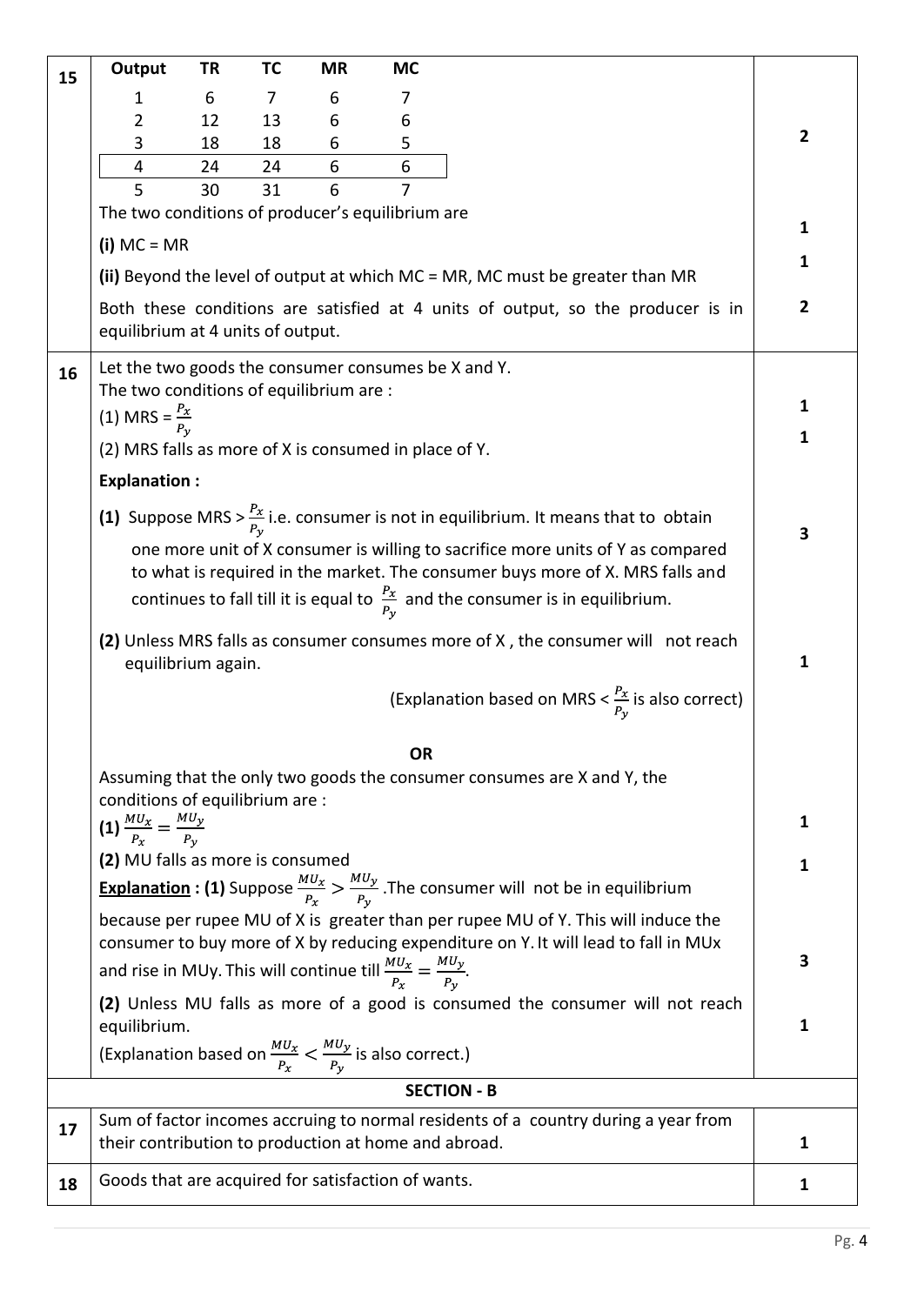| 19 | It is a statement of expected receipts and expenditure of the government during a<br>financial year.                                                                                                                                                                                                                                           | 1                   |  |  |  |
|----|------------------------------------------------------------------------------------------------------------------------------------------------------------------------------------------------------------------------------------------------------------------------------------------------------------------------------------------------|---------------------|--|--|--|
| 20 | (any other relevant example)<br>Service tax, excise duty etc.                                                                                                                                                                                                                                                                                  | $\frac{1}{2}x2$     |  |  |  |
| 21 | Time deposits are deposits which can be withdrawn after a fixed period.                                                                                                                                                                                                                                                                        | 1                   |  |  |  |
| 22 | Average propensity to save is the ratio of saving and income i.e. S/Y.<br>The sum of average propensity to save and average propensity consume is 1.                                                                                                                                                                                           | 1<br>$\overline{2}$ |  |  |  |
| 23 | The ratio of increase in income to increase in investment $\left(\frac{\Delta Y}{\Delta l}\right)$ is called investment<br>multiplier.                                                                                                                                                                                                         | 1                   |  |  |  |
|    | Investment Multiplier K= $\frac{1}{MPS}$ OR K= $\frac{1}{1-MPC}$                                                                                                                                                                                                                                                                               |                     |  |  |  |
|    | The minimum value of MPS is zero (MPC=1), in this case value of Multiplier is infinity<br>which is its maximum value.                                                                                                                                                                                                                          | 1                   |  |  |  |
|    | The maximum value of MPS is $1$ (MPC=0). In this case $K=1$ which is its minimum<br>value.                                                                                                                                                                                                                                                     | 1                   |  |  |  |
| 24 | The current account of BOP records :<br>Exports and imports of goods, Exports and imports of services, Income receipts and<br>payments and Transfer receipts and payment.<br>Whereas the capital account records :<br>Borrowings from and to abroad, Investments from and to abroad and Decrease and<br>increase in foreign exchange reserves. | 3                   |  |  |  |
| 25 | 1. Incomes are created in production units.<br>2. Production units distribute this income to households in return for factor services<br>provided.<br>3. Households spend this income on goods and services produced by the<br>production units, thus making the circular flow of income complete.<br>(Diagram Not necessary)                  | 3                   |  |  |  |
| 26 | Money as a store of value implies that it can be stored for use in future. One can<br>use one's present income in the future because money comes in the convenient<br>denominations and is easily portable.<br><b>OR</b>                                                                                                                       | 3                   |  |  |  |
|    | Central bank is banker to the government like commercial banks are to the public.<br>It accepts deposits from government and gives loans to the government in times of<br>need.                                                                                                                                                                | 3                   |  |  |  |
| 27 | $NVA$ at $F.C. = (iv) + (ii) - (i) - (iii) - (v)$                                                                                                                                                                                                                                                                                              | $\mathbf{2}$        |  |  |  |
|    | $= 500 + 50 - 300 - 70 - 20$                                                                                                                                                                                                                                                                                                                   | $1\frac{1}{2}$      |  |  |  |
|    | $=$ Rs. 160 lakhs.                                                                                                                                                                                                                                                                                                                             | $\frac{1}{2}$       |  |  |  |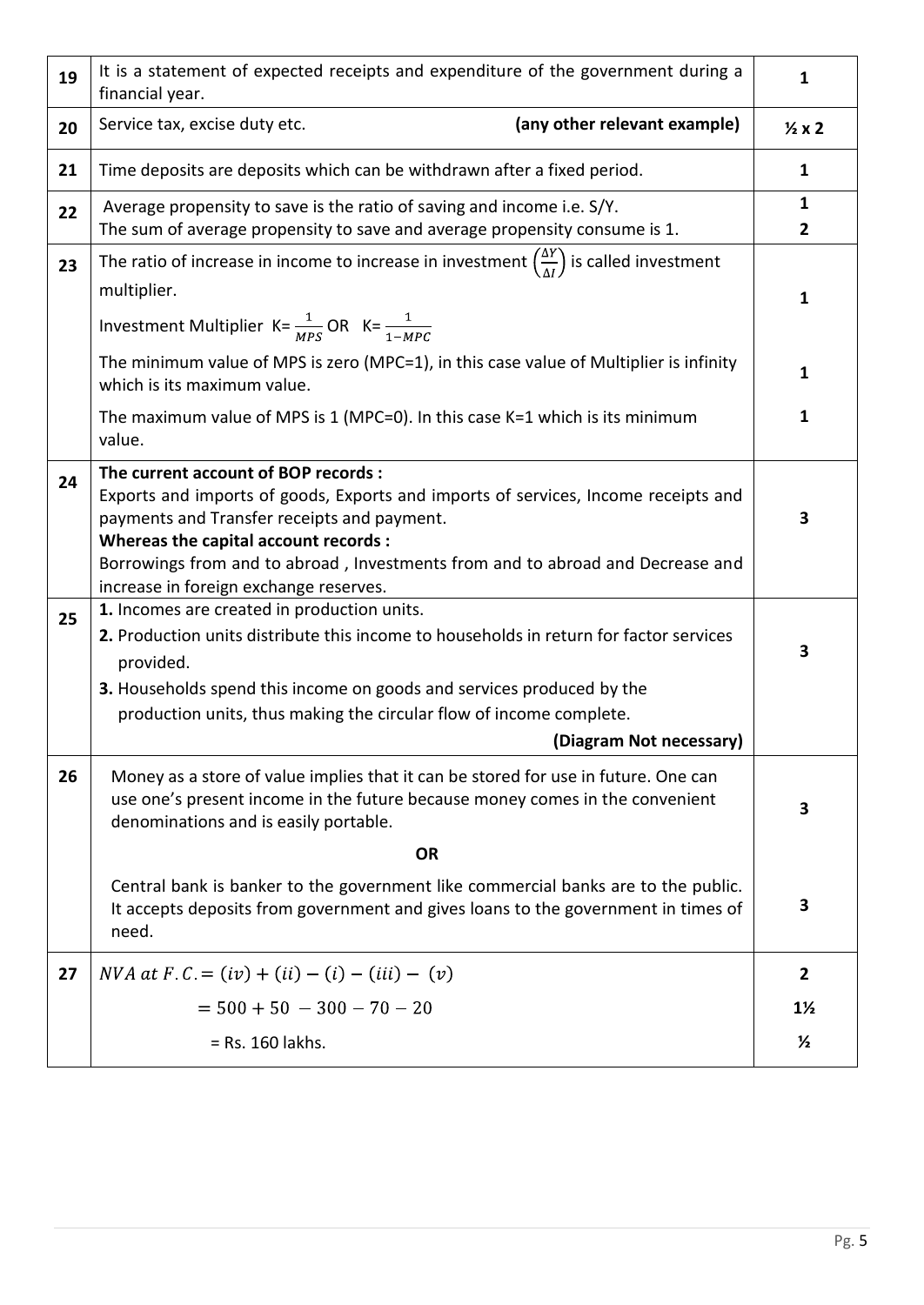|   | 28 | Money creation (or deposit creation or credit creation) by the banks is determined<br>by (i) the amount of the initial fresh deposits and (ii) the Legal Reserve Ratio (LRR)<br>the minimum ratio of deposit legally required to be kept as liquid assets by the<br>banks. It is assumed that all the money that goes out of banks is redeposited into the<br>banks.<br>Let the LRR be 20% and there is a fresh deposits of Rs. 10,000. As required the banks<br>keep 20% i.e. Rs. 2000 as reserves. Suppose the banks lend the remaining Rs. 8000.<br>Those who borrow, use this money for making payments. As assumed those who<br>receive payments, put the money back into the banks. In this way banks receive<br>fresh deposits of Rs. 8000. The banks again keep 20% i.e. Rs. 1600 as reserves and<br>lend Rs. 6400, which is also 80% of the last deposit. The money again comes back to<br>the banks leading to a fresh deposit of Rs. 6400. The money goes on multiplying in<br>this way, and ultimately total money creation is Rs. 50000.<br>Given the amount of fresh deposit and the LRR, the total money creation is : |                          |  |  |  |  |
|---|----|---------------------------------------------------------------------------------------------------------------------------------------------------------------------------------------------------------------------------------------------------------------------------------------------------------------------------------------------------------------------------------------------------------------------------------------------------------------------------------------------------------------------------------------------------------------------------------------------------------------------------------------------------------------------------------------------------------------------------------------------------------------------------------------------------------------------------------------------------------------------------------------------------------------------------------------------------------------------------------------------------------------------------------------------------------------------------------------------------------------------------------------|--------------------------|--|--|--|--|
|   |    | Total money creation = <i>Initial deposit</i> $\times \frac{1}{IBR}$                                                                                                                                                                                                                                                                                                                                                                                                                                                                                                                                                                                                                                                                                                                                                                                                                                                                                                                                                                                                                                                                  |                          |  |  |  |  |
|   |    | <b>OR</b><br>Purchase or sale of government securities by central bank in the open market is<br>called open market operations. When central bank wants to increase money supply,<br>it buys Govt. securities and money supply increases. When it wants to decrease<br>money supply it sells government securities and money supply decreases.                                                                                                                                                                                                                                                                                                                                                                                                                                                                                                                                                                                                                                                                                                                                                                                         | 4                        |  |  |  |  |
| ╬ | 29 | Controlling rise in price of foreign exchange makes imports cheaper. The economic<br>value is that common man now has to pay less for goods and services imported.                                                                                                                                                                                                                                                                                                                                                                                                                                                                                                                                                                                                                                                                                                                                                                                                                                                                                                                                                                    | 4                        |  |  |  |  |
|   | 30 | Personal Disposable Income =<br>$(i) + (iii) + (vi) + (vii) - (ix) - (ii) - (v) - (viii)$<br>$= 700 + (-20) + 80 + 60 - (-10) - 40 - 150 - 70$<br>$= Rs 570$ Crore                                                                                                                                                                                                                                                                                                                                                                                                                                                                                                                                                                                                                                                                                                                                                                                                                                                                                                                                                                    | 3<br>$\overline{2}$<br>1 |  |  |  |  |
|   |    | <b>OR</b>                                                                                                                                                                                                                                                                                                                                                                                                                                                                                                                                                                                                                                                                                                                                                                                                                                                                                                                                                                                                                                                                                                                             | 3                        |  |  |  |  |
|   |    | $N.I = (iv) + (ii) + (i) + (vi) + (iii) - (vii)$<br>$= 600 + 300 + 150 + 50 + (-20) - 90$<br>$=$ Rs 990 Crore                                                                                                                                                                                                                                                                                                                                                                                                                                                                                                                                                                                                                                                                                                                                                                                                                                                                                                                                                                                                                         | $\mathbf{2}$<br>1        |  |  |  |  |
|   | 31 | (a) Autonomous consumption expenditure is not influenced by income. Whereas<br>induced consumption is consumption expenditure that changes with change in<br>income.                                                                                                                                                                                                                                                                                                                                                                                                                                                                                                                                                                                                                                                                                                                                                                                                                                                                                                                                                                  | $\overline{2}$           |  |  |  |  |
|   |    | $Y = C + I$ ; $C = \overline{C} + MPC(Y)$<br>(b)<br>$=\bar{C} + MPC(Y) + I$                                                                                                                                                                                                                                                                                                                                                                                                                                                                                                                                                                                                                                                                                                                                                                                                                                                                                                                                                                                                                                                           | $\overline{2}$           |  |  |  |  |
|   |    | $Y = 300 + 0.5Y + 6000$                                                                                                                                                                                                                                                                                                                                                                                                                                                                                                                                                                                                                                                                                                                                                                                                                                                                                                                                                                                                                                                                                                               | $1\frac{1}{2}$           |  |  |  |  |
|   |    | $0.5Y = 6300$<br>$Y = 12600$                                                                                                                                                                                                                                                                                                                                                                                                                                                                                                                                                                                                                                                                                                                                                                                                                                                                                                                                                                                                                                                                                                          | $\frac{1}{2}$            |  |  |  |  |